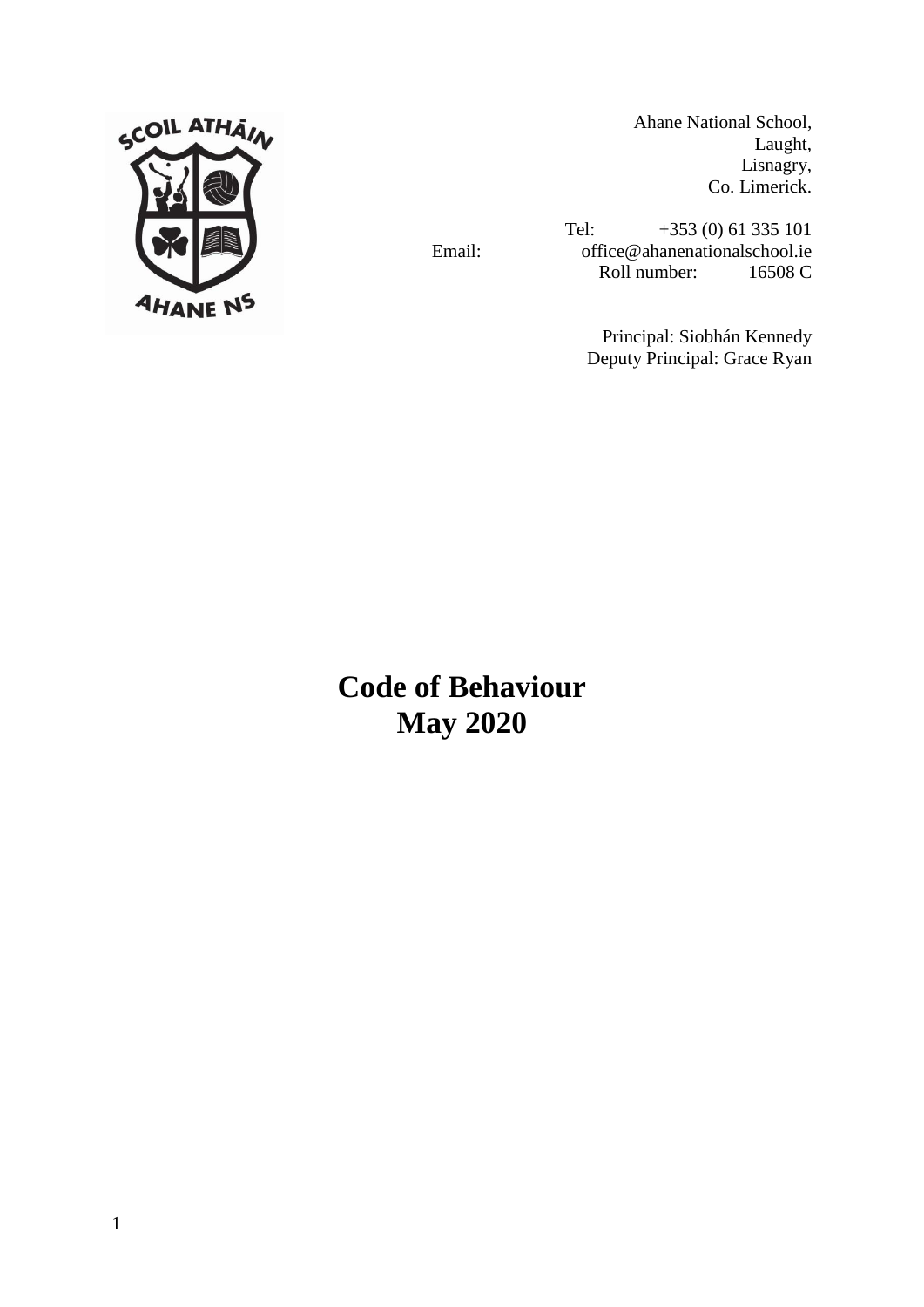## **Table of Contents**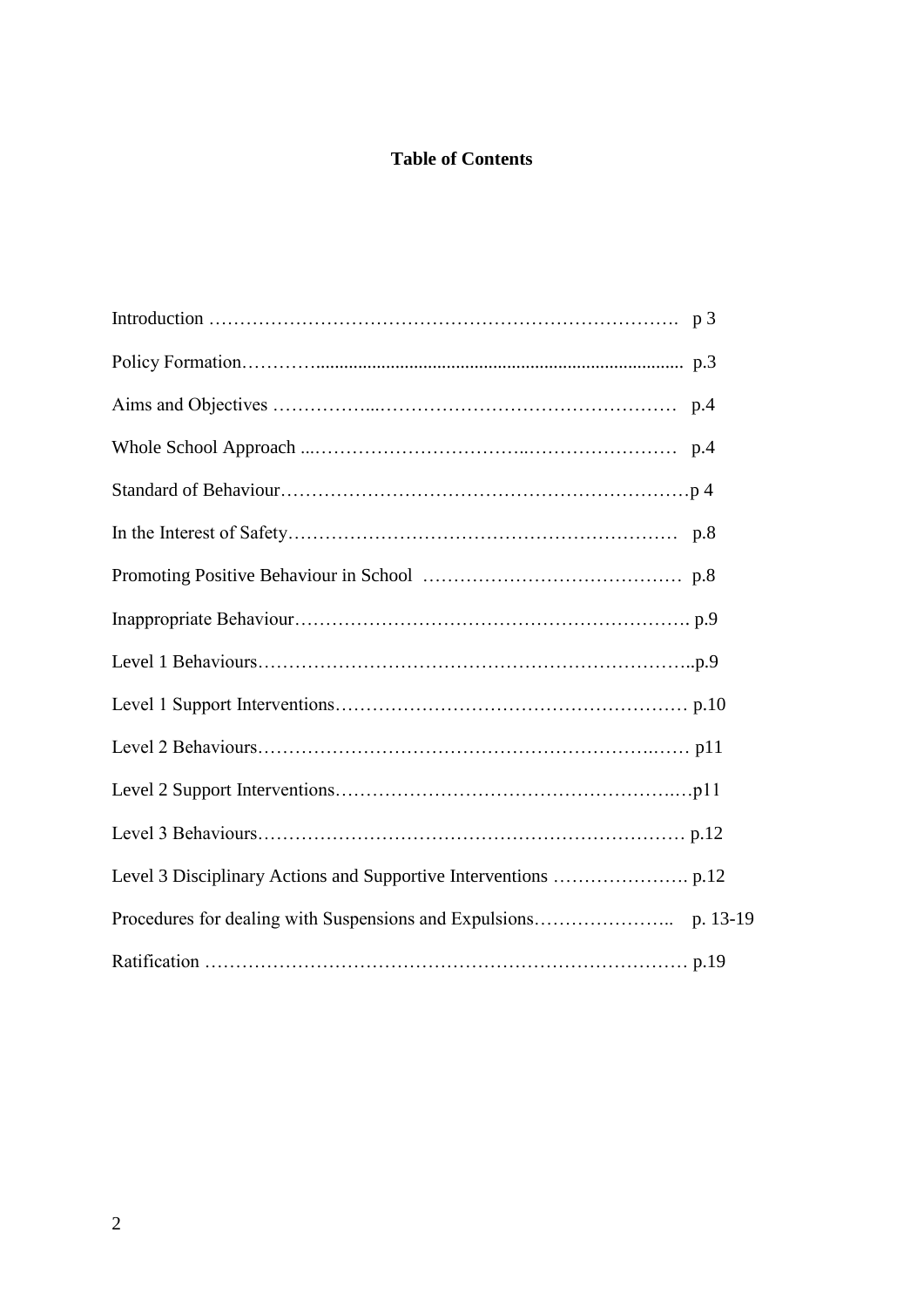### **1. Introduction**

It is the aim of Ahane National School to provide a happy, caring, and safe atmosphere in which all members of the school community can grow as persons. We strive to create an environment, which assists self-development and self-discipline.

The staff recognise the importance of working in partnership with students and parents in preventing and dealing with unacceptable behaviour in our school. In doing this students are encouraged to recognise their right to be educated in a safe and secure environment. They are also encouraged to recognise the right of others to be treated with respect and tolerance. In our school disciplinary decisions are taken in a spirit of concern for the individual and the welfare of other students. The Schools ethos concentrates on the development of the student spiritually, emotionally, mentally and physically. This Code of Behaviour is knowledge and practice based, designed to support the School's ethos.

In compliance with Section 23 of the Education (Welfare) Act 2000, the Board of Management of Ahane N.S. has prepared and made available a Code of Behaviour for its pupils, staff and parents.

The Code of Behaviour details:

- The standards of behaviour that shall be observed by each pupil attending the school;
- The whole school approach in promoting positive behaviour;
- The measures that shall be taken when a pupil fails or refuses to observe those standards;
- The procedures to be followed before a pupil may be suspended or expelled from the school
- The grounds for removing a suspension imposed in relation to a pupil
- The school's Anti-Bullying Policy
- The procedures to be followed in relation to a child's absence from school.

The Code of Behaviour of Ahane N.S. has been developed in accordance with "*Developing a Code of Behaviour: Guidelines for Schools*" *National Educational Welfare Board, 2008*.

## **2 Policy Formation**

*In formulating this policy the following steps were taken:*

- 1. Parents and staff met and discussed a proposed code of behaviour
- 2. Class teachers discussed the topic of 'rules' with their classes and submitted a list of pupils suggestions.
- 3. The initial draft of the Code of Behaviour was reviewed and where appropriate amended.
- 4. The finalised draft of the policy was submitted for the Patron's Approval.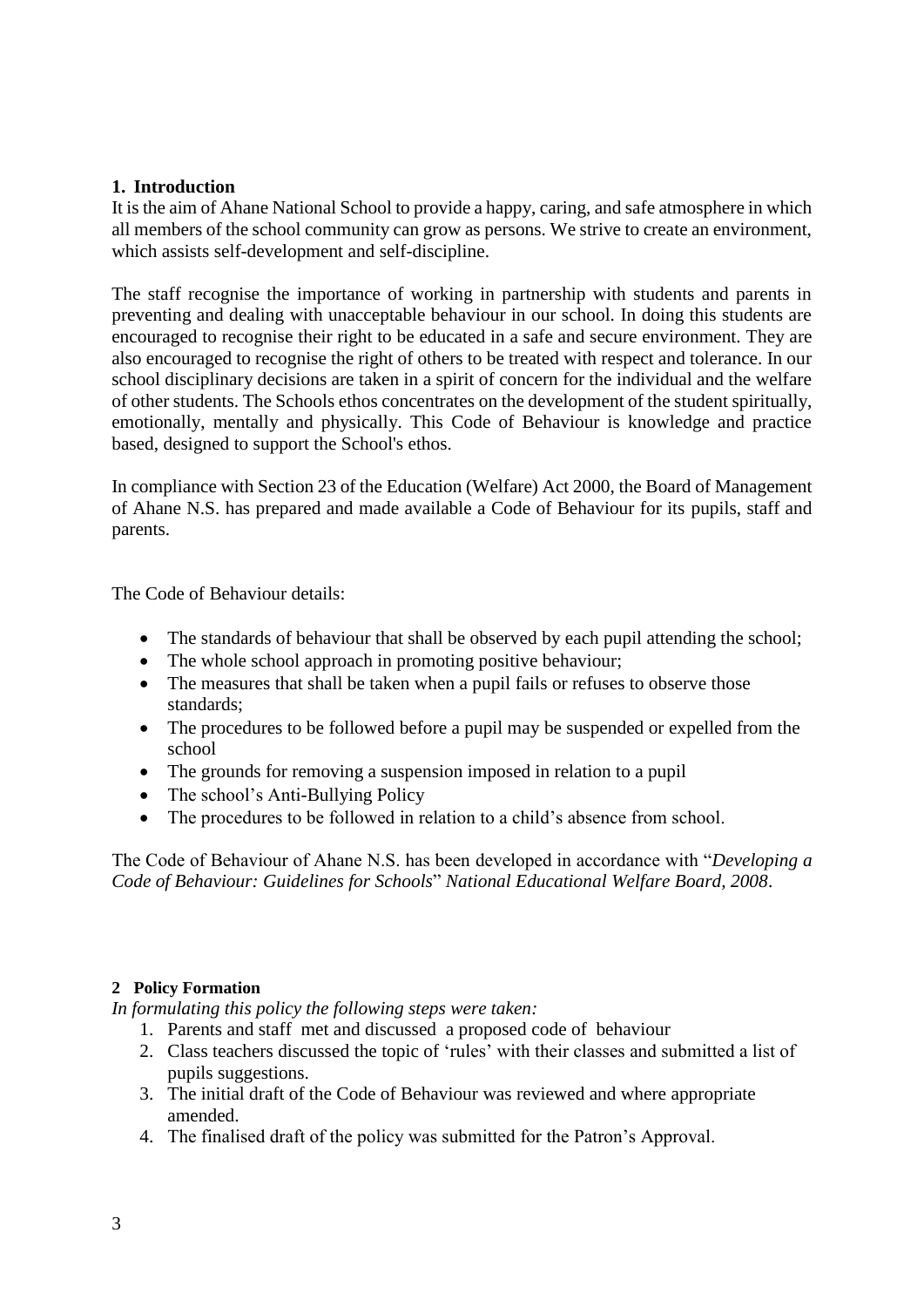## **3. Aims and Objectives**

- To create a happy, secure environment for all our students, within which there is a sense of good order, effective teaching and an agreed approach to discipline
- To place an emphasis on the positive. At all times we would stress that it is the undesirable behaviour and not the student, which is being rejected.
- To foster relationships built on trust between students, teachers and all members of the school community
- To nurture and appreciate the individuality of each child through a policy promoting mutual respect for all
- To promote positive behaviour and self-discipline, recognising the differences between children and the need to accommodate these differences
- To enable teachers to teach, hand in hand with the children's right to an education in a disruption free environment
- To ensure the safety and wellbeing of all members of the school community
- To communicate clearly to school staff, parents and pupils the systems and procedures that form part of the code of behaviour and to seek their co-operation in the application of these procedures
- To ensure that the system of rules, rewards, and sanctions are implemented in a fair and consistent manner throughout the school.

### **4. Whole School Approach**

The school climate, values, policies, practices and relationships must support the code of behaviour. The Board of Management recognises the importance of creating consistent values, policies, practices and relationships that support the Code of Behaviour. Such an environment may only be formed by involving the entire school community and in this respect the Board acknowledges the importance of the roles played by, the principal, teachers, ancillary staff and parents in the review and operation of the Code.

The overall responsibility for maintaining discipline within the school rests with the Principal Teacher. It is the responsibility of school management to ensure that all members of staff use agreed sanctions in a consistent way. This removes subjectivity and helps to ensure fairness. It is the parents' responsibility however, to uphold and support the schools code of behaviour. Each teacher has responsibility for the maintenance of discipline within their own classroom.

### *5.* **Standard of Behaviour**

If the school is to achieve a happy, secure environment in which students can develop to their full potential, it is necessary to provide a framework, which promotes constructive behaviour and discourages unacceptable behaviour. The aim is to ensure that the individuality of each student is accommodated while acknowledging the right of each student to an education in a relatively undisruptive environment. The Board of Management, Principal and teachers have a duty to ensure that a fair Code of Behaviour is in place and is applied to all students in Ahane N.S. The school code places a greater emphasis on rewards than on sanctions, and the ideal is that students will acquire self-discipline. There are times however when it may be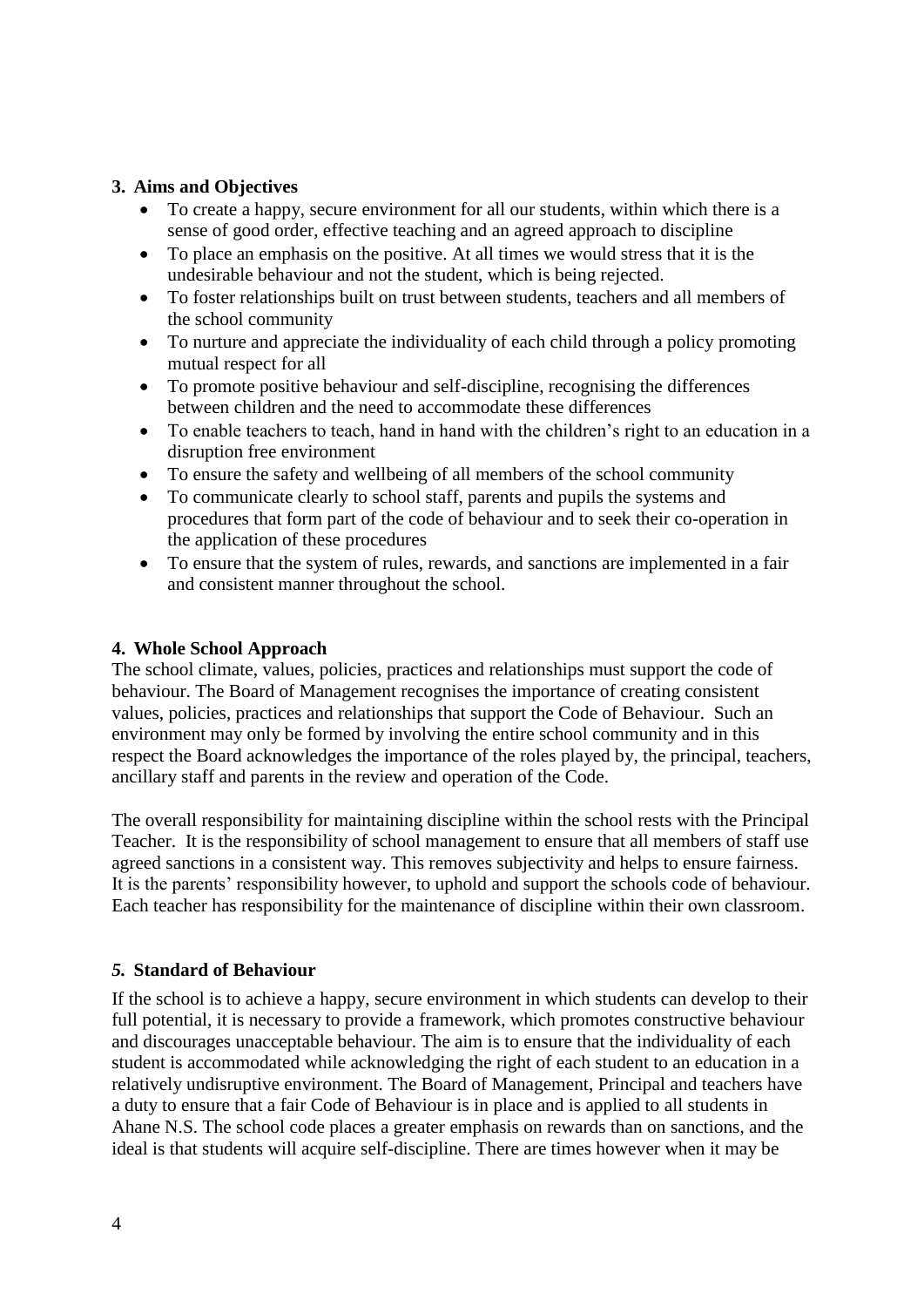necessary to impose sanctions in order to maintain good order and to discourage unacceptable behaviour.

School rules are devised with regard for the health, safety and welfare of all members of the school. Each teacher will develop their own classroom rules in consultation with the pupils.

## **Ahane N.S. has views on behaviour and on what is acceptable behaviour expected on a daily basis.**

## **Respect and Courtesy:**

General courtesy and respect for all in the school environment is important to the life of the school.

All pupils are expected to treat children, teachers, substitute teachers, special needs assistant, ancillary staff, substitute teachers and visitors with good manners, respect and courtesy all of the time. Children are expected to do what the teachers ask them to do.

The use of foul language and any form of bullying are unacceptable. Truthfulness and honesty are expected from the children at all times. All parents and guardians are expected to treat all staff members with courtesy and are expected to abide by the school policies.

## **Punctuality**

Punctuality is important in the timetable of the school.

School starts at 9.10 a.m. and finishes at 1.50 p.m. for infants and 2.50 p.m. for other children. No responsibility is accepted for the pupils outside of these hours. Children are not covered by school insurance prior to 9.10 a.m. or after 2.50 p.m. Children who are not collected at 2.50 p.m. are not covered by school insurance. Parents are asked to notify school if a difficulty arises as to arrival or collection of children and to nominate a responsible adult to collect the child in the case of an emergency. Continuous lateness is discouraged. Parents should ensure that their children enter the school gate in the morning and are collected at the gate in the evening.

## **Absences**

Regular attendance at school is important for the child's learning.

Every absence of a child must be accounted for by forwarding a note or a note in the child's homework journal. If a child wishes to leave school early, leave to attend the dentist/doctor/a religious service, a written note or note in the child's journal must be given to the class teacher and the child must be signed out at the school reception. Messages by phone should only be made in cases of emergency.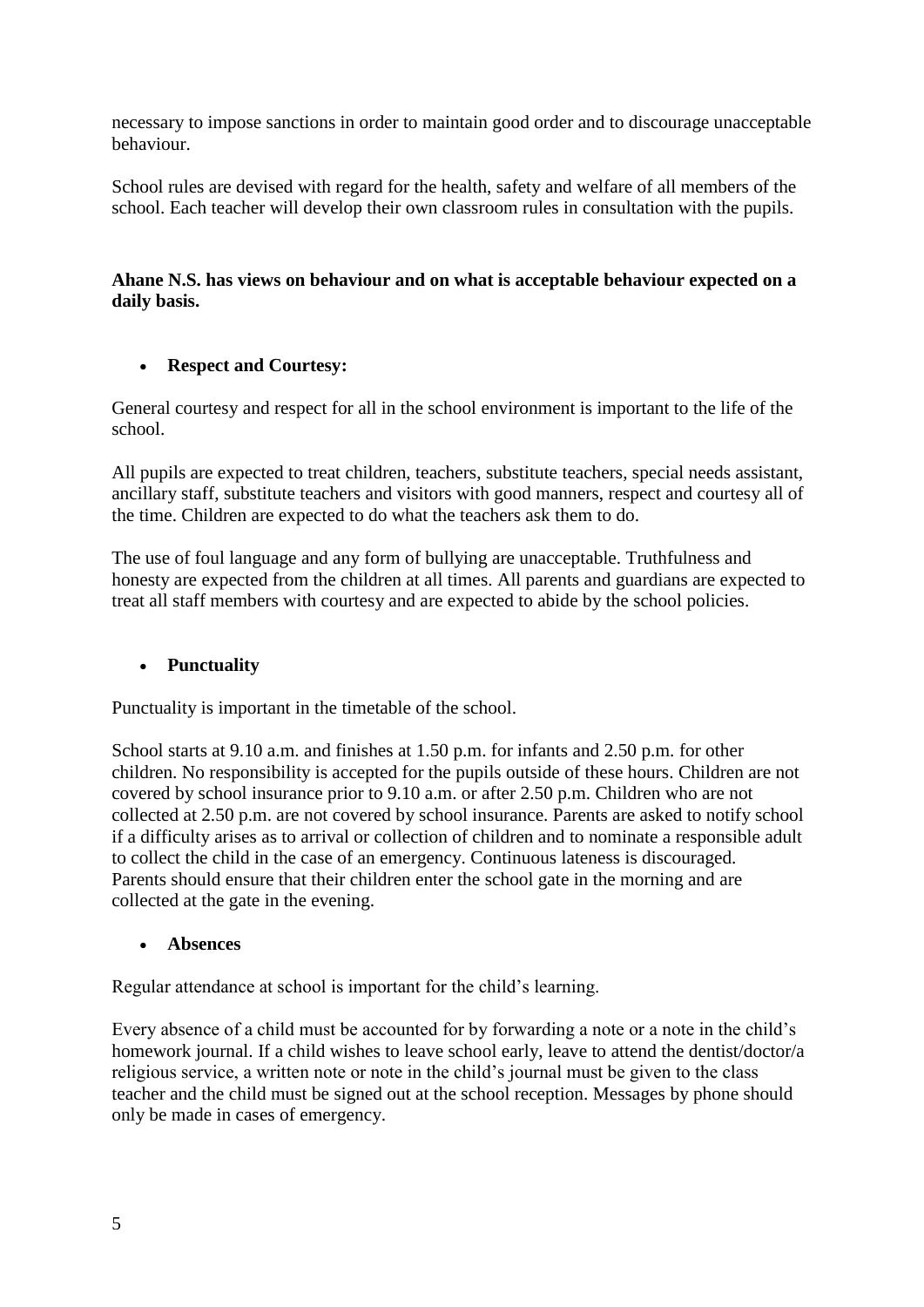In accordance with the Education (Welfare) Act (1998) school authorities must inform the National Education Welfare Board of any pupil who has been absent for 20 or more days in any school year.

It is our school policy to inform parents/guardians in writing when their child has been absent for 12 days and remind them of the schools obligation under the Education (Welfare) Act once a child is absent for 20 days.

## **Illness**

Parents should notify the school of any infectious illness, including head lice, immediately. Children should only return to school when the risk to others has passed. Parents will, if necessary, be contacted regarding illness or infection. Parents should inform the teacher or principal of any medical conditions and allergies that their children have.

## **Administration of Medicines**

As a general rule, teachers will not be involved in the administration of medications to pupils. In exceptional circumstances parents/ guardians of the pupil concerned may fill out an Administration of Medicine form, which must be approved by the Board of Management, to authorise a teacher to administer the medication. This form is available from the school office.

## **Personal Property**

Children should have their names on all their coats, uniforms, jumpers, T-shirts and other personal property. Schoolbooks, copies, lunch boxes should have names clearly marked on the top / front cover, rather than inside the cover. Children must treat the property of others with respect. The school is not responsible for personal items that the child brings into school. Children who may damage items of property belonging to others will be asked to repair or replace the item. Children are not allowed have mobile phones or other electronic devices in the school or on school tours.

## **Uniform**

There is a choice of school uniform. Children are expected to wear the school uniform at all times throughout the year. The uniform consists of a green tracksuit with yellow T-shirt. And/Or a grey pinafore / skirt / trousers, green v-neck jumper, white shirt and green and white striped tie. The wearing of jewellery and dangly earrings are not allowed for safety reasons. The wearing of make-up or high heel shoes is not allowed. Children are encouraged to wear a coat coming to school. Parents have been consulted on the matter of school uniforms and a school coat and the Board of Management will notify parents/guardians if there is to be any change in Ahane N.S. School Uniform.

## **School Property**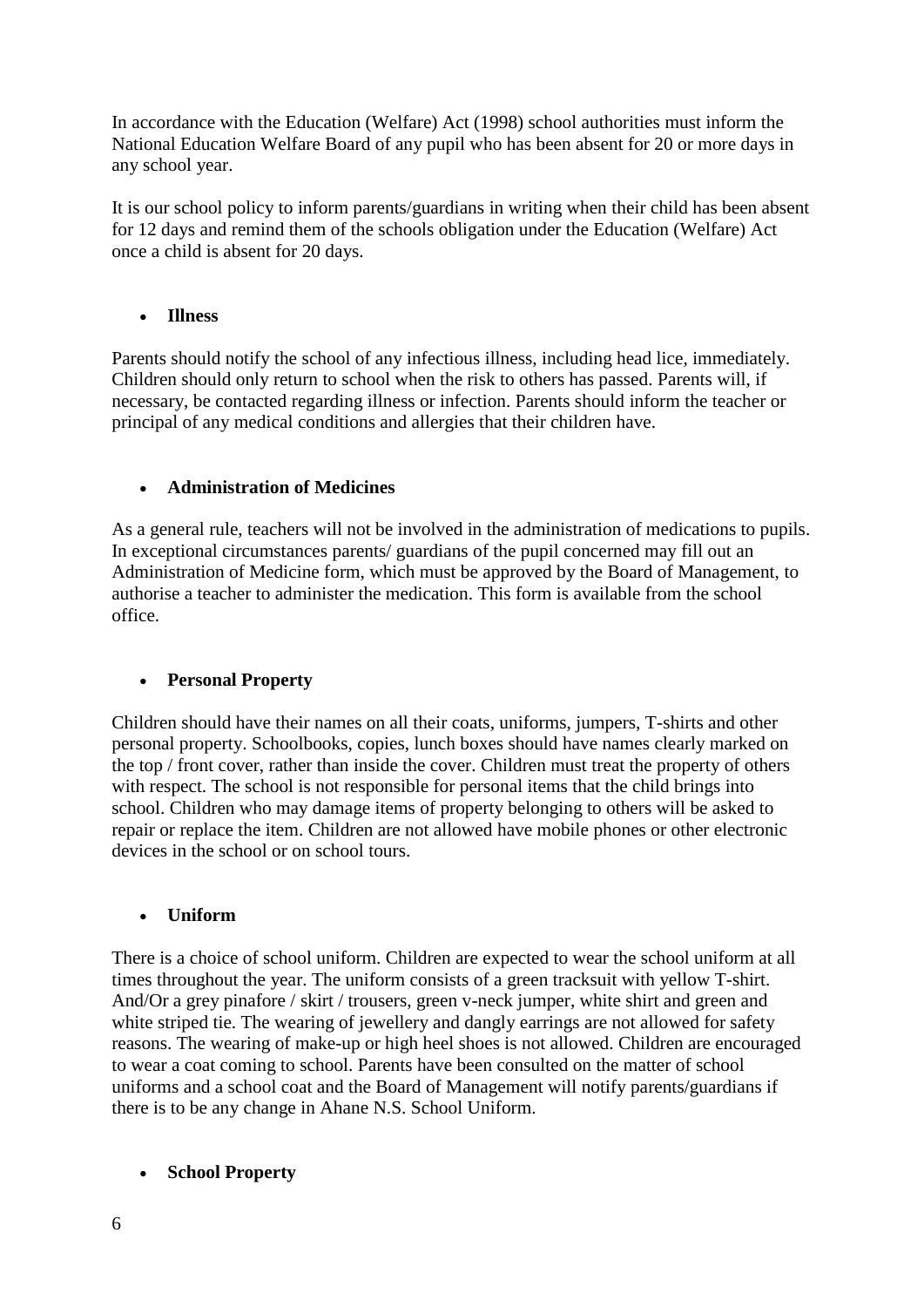Pupils are encouraged to look after their school and classroom environment. Children must respect all school property and involve themselves on a regular basis in keeping the school environment clean and litter free. Parents will be held accountable for the cleaning, repair or replacement of any school property or equipment wilfully damaged or vandalised by their children.

## **School Environment**

Litter must be placed in bins. All pupils are involved in keeping their school environment and classroom space tidy and litter free. Recycling is promoted. Pupils are asked to take all their lunch time litter home with them.

## **Healthy Eating Policy**

Ahane N.S. has a Healthy Eating Policy in place. All parents and pupils are asked to adhere to this. As per the policy one small treat is allowed on a Friday. Fizzy drinks are not allowed. Parents are encouraged to give lunches and drinks in recyclable containers. Eating / using chewing gum is forbidden. No glass bottles are allowed. Drink bottles or flasks may not be taken to the yard.

### **Behaviour in class:**

Students must have all books and required material. Students are expected to work to the best of their ability and to present written exercises neatly. They are to show respect for their classmates and follow the teacher's instructions. Any behaviour that interferes with the rights of others is unacceptable.

## **Homework Policy**

It is the policy of the school to assign homework on a regular basis. All children keep a homework journal and are responsible for their journal. Parents are strongly encouraged to take an active interest in their child's homework and are requested to sign their homework journal each night. The homework journal will be used as an important two way communication link between home and school (the homework folder replaces the journal in the case of the infant classes).

## **School Policies**

Ahane N.S. Board of Management has been involved in developing a range of policies for the school, in consultation with parents, children and staff.

There is an expectation that all parents, guardians, teachers and Board of Management members adhere to the policies. They are available from the office.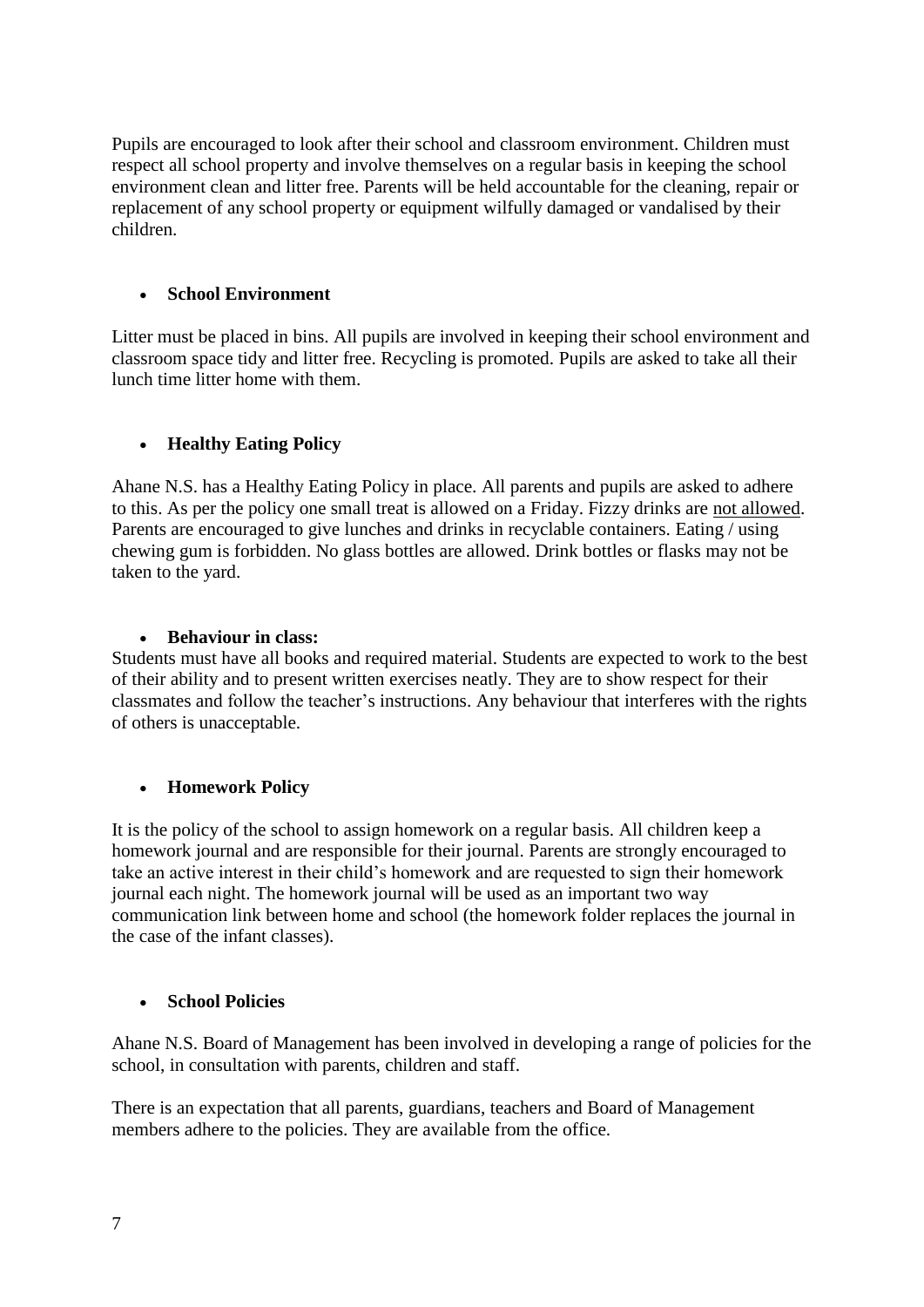## **Communication with Parents**

- o Parents are always welcome at the school. They are asked to make an appointment to see the teacher/ Principal at an appropriate time.
- o Formal Parent /Teacher meetings take place once a year on specific days.
- o Informal Parent/ Teacher meetings take place by appointment only at other times (to allow for privacy and the supervision of the class)
- o The Homework Journal is used to communicate with parents.
- o School newsletters are regularly sent to parents via email.
- o The Parents Association regularly updates parents via their Facebook page.
- o An introductory meeting is held in the last term for parents of children about to start school in September. The meeting is to familiarise parents with school organisation.

## **Attending Events Outside of School Premises**

Attending events outside of school premises is contingent upon good behaviour. Children unwilling or unable to behave in a responsible manner may not be included in activities that involve leaving the school premises. Children must wear their school uniforms when going on these activities. A code of behaviour for events such a school tours, swimming will be discussed with all children prior to events taking place. Breaches of these codes may result in children being withdrawn from the activities.

### **Bicycles**

Some children cycle to school. Bikes should be securely locked while on the school premises. Children must respect the property of others. Cycling inside the school grounds is prohibited. The school cannot be held responsible for any damage caused to bikes left on the school premises.

### **6. In the Interest of Safety**

- Pupils should behave in an orderly manner at all times and must walk when going from one are to another within the school building.
- Pupils must not behave in a way which endangers others or themselves. Teachers will prohibit games considered dangerous.
- Accidents: A child involved in an accident or hurt in any way must report or be reported to the teacher on yard duty or any available teacher. The teacher may decide:
- To attend to the injuries
- To contact the parents to come to the school and attend to their child.
- To ask the parents to arrange to bring their child home from school
- In the event of a serious accident where contact with the parents cannot be established to bring the child to a doctor or hospital
- Minor injuries on the yard are recorded in the yard book. Serious injuries are recorded in the accident book.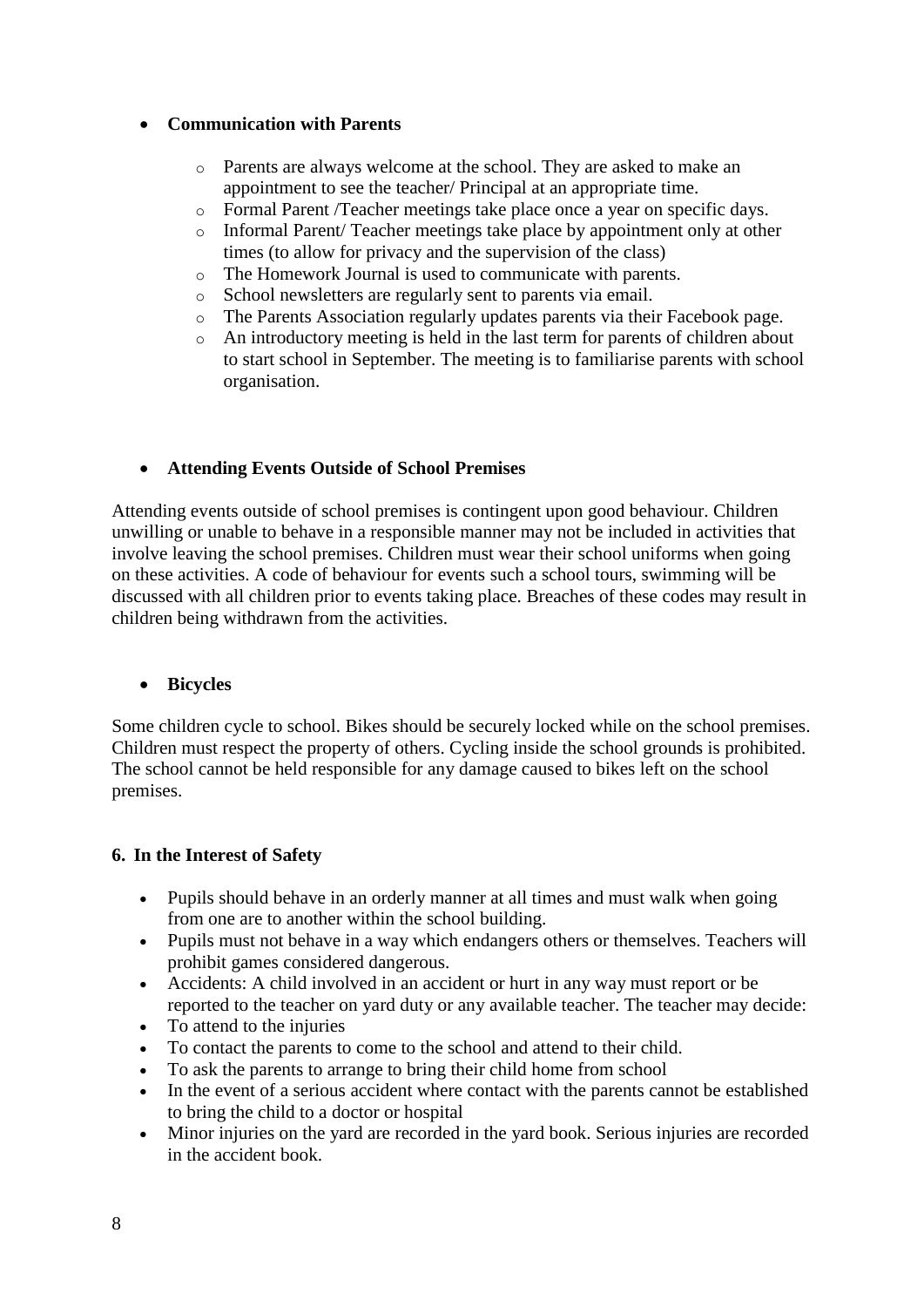## **7. Promoting Positive Behaviour in the School**

Every effort will be made by all members of staff to adopt a positive approach to the question of behaviour in the school. The code offers a framework within which positive techniques of motivation and encouragement are utilised by teachers. The school places greater emphasis on rewards than on sanctions in the belief that this will, in the long run, give the best results. The school recognises the variety of differences that exist between children and the need to accommodate these differences. We will endeavour, in conjunction with support from special education staff, to provide extra support and scaffolding for pupils more vulnerable to behaviour problems. We aim to communicate standards and rules in a way that students with SEN can understand. .All efforts will be made to match the curriculum to the abilities, aptitudes and interests of each pupil. This should help reduce boredom, lack of interest or lack of progress.

To encourage good behaviour the following rewards will be given:

- Verbal affirmation and positive feedback
- Whole class rewards
- Extra privileges
- Regular class visits by the principal to affirm good behaviour
- Regular assemblies where good behaviour is discussed and celebrated
- Monthly individual rewards for very special community and academic effort
- Stars, Stickers and Certificates at class level
- Clearly planned and communicated rewards to help vulnerable students to manage their own behaviour
- Rewards will be linked closely in time to the behaviour in order to achieve maximum impact.
- Care will be taken that rewards are seen to be distributed fairly with due regard for the nurturing of every child's self-esteem

## **Inappropriate Behaviour**

In order to establish a common understanding and consistent response the Code of Behaviour classifies misbehaviour into three levels based on the degree of disruption caused by the misconduct. The Code also specifies the disciplinary actions and supportive interventions that will be employed.

## **Level 1**

## **Level 1 behaviours**

Level 1 behaviours are those that interfere with the orderly learning environment of the school, classroom, and common areas e.g.

- Failure to prepare for class, as defined by individual teachers
- Disturbing the work or play of others
- Disrespectful language, tone, or manner
- Ignoring staff requests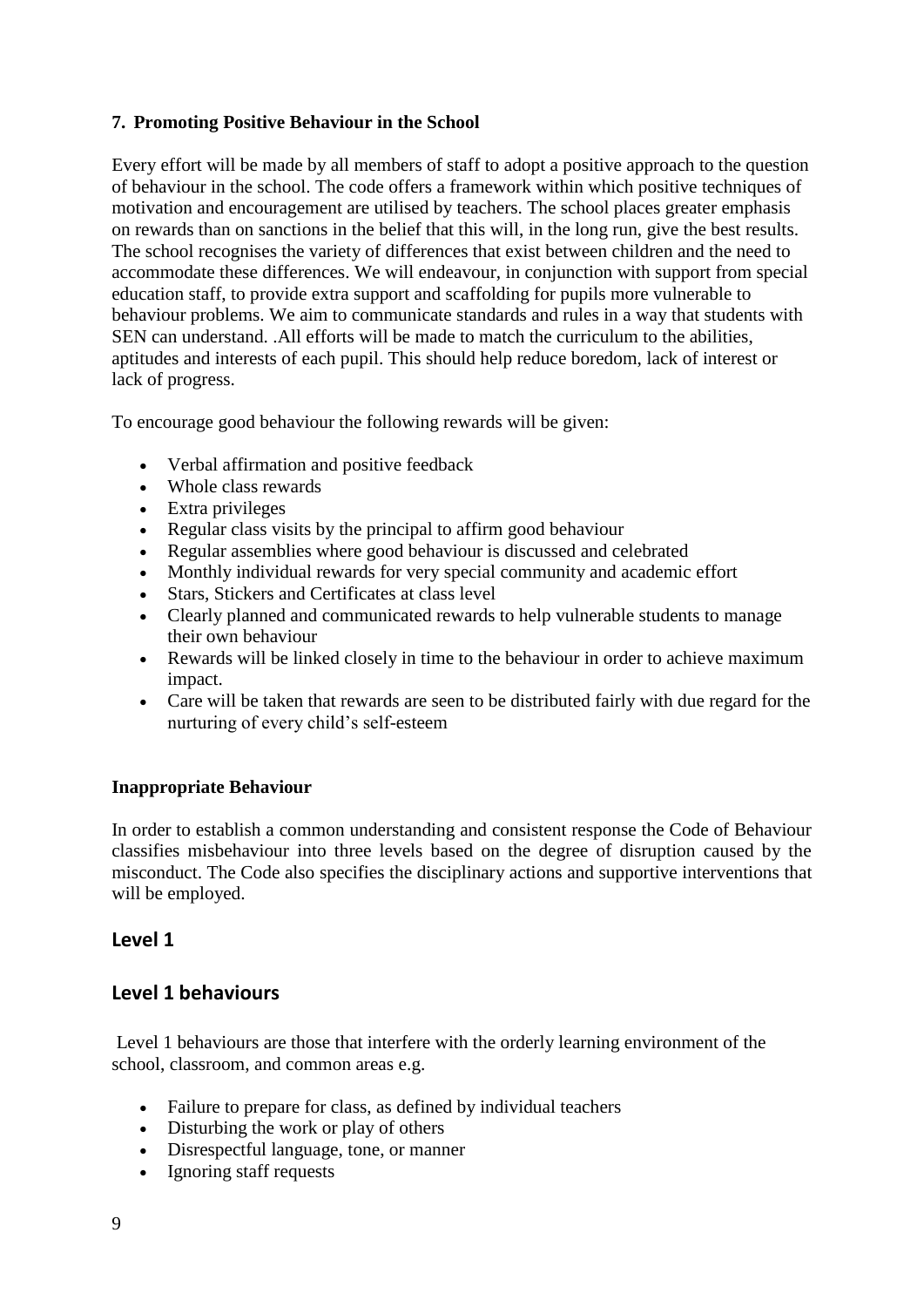## *To expand on the above:*

 $\bullet$ 

- Repeated muttering, with correction
- Continuous/persistent muttering with correction
- Repeated talking with correction
- Continuous/persistent talking with correction
- Coughing or whistling persistently
- Banging chairs, biros, rulers etc.
- Answering back, back chat
- Speaking in a raised voice to the teacher
- Arguing constantly with the teacher
- Body expressions such as shrugging, rolling eyes
- Interrupting the teacher teaching
- Swinging on chairs
- Constantly leaving their seats without permission
- Throwing objects in the classroom

### *Please note the list is not exhaustive*

#### **Disciplinary action:**

Depending on the frequency and severity of the behaviour the following strategies listed below may be used in order to

- help pupils learn that their behaviour is unacceptable
- encourage them to begin to take responsibility for it.
- learn that there are consequences to their actions.
- signal to other students and staff that their wellbeing is being protected.

### **Actions (in no particular order)**

- Verbal reprimand/ reminder (including advice on how to improve).
- Reinforcement of alternative positive behaviour
- $\bullet$  Time out in yard, time out table
- Note in homework journal/ Yard notebook.
- Temporary separation from peers, friends or others.
- Loss of privileges: playtime, computer time, board games, treats e.g. DVD's
- Prescribing alternative work.
- Detention with activity linked to misbehaviour where possible

## **Level 1 Supportive Interventions**

In order to support the children in their efforts to improve their behaviour the following strategies may be used:

- Reasoning and discussion of behaviour with the child
- Discussion of behaviour at class level by teacher/ principal
- Informal notes to parents regarding incident/intervention
- Consultation with parents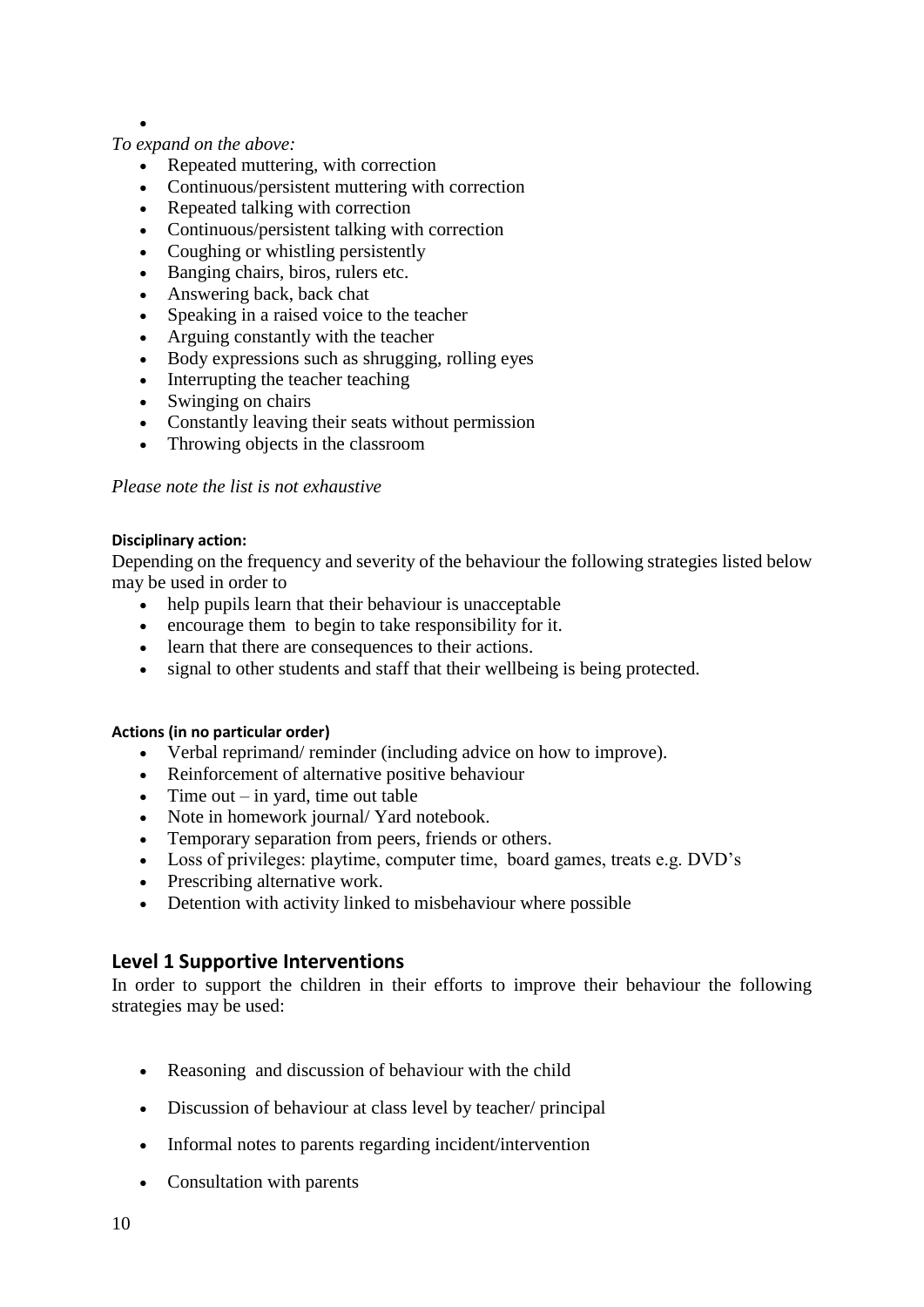# **Level 2**

## **Level 2 behaviours**

These behaviours seriously interfere with the orderly environment of the school and are potentially dangerous to the safety and well being of the students and staff. Eg.

- Repeated instances of Level 1 behaviour which have not been modified by intervention
- Behaviour which is dangerous to self or others (e.g. shoving, pushing, hitting)
- Intentionally damaging school or personal property
- Stealing
- Cheating
- Bullying
- Use of profanity
- Derogatory reference to another person's race, gender, religion, physical condition, disability, or ethnic origin
- Disrespectful language or behaviour toward an adult
- Possession or use of dangerous toys or sporting equipment.

## **Level 2 Disciplinary Actions**

The disciplinary actions at this level are administered by the principal and may include: (not in any order of implementation)

- In school supervised detention
- Loss of privileges
- Requests (may be written) for parents to meet with the principal and class teacher
- Suspension.

## **Level 2 Supportive Interventions**

- Teachers shall keep a written record of all instances of serious misbehavior and improvements will be communicated orally to pupils and parents. Parents will be involved at an early stage rather than as a last resort
- Meeting of class teacher and principal teacher to devise an intervention plan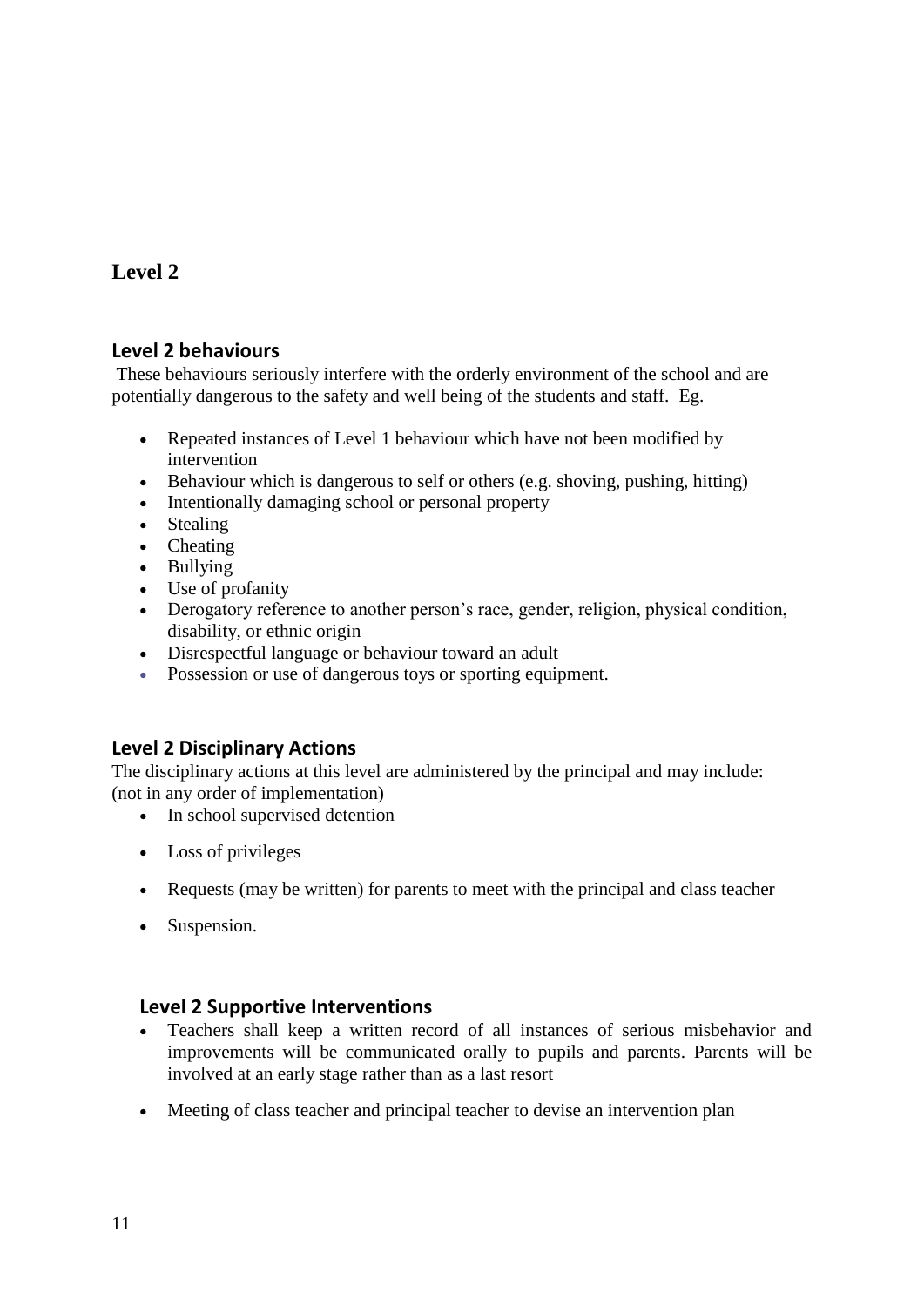- Request for assistance from external agencies such as the National Educational Psychological Service, Health Service Executive Community Services, the National Behavioural Support Service, Child and Adolescent Mental Health Services, National Council for Special Education.
- Referral of a Child displaying behavioural problems for psychological assessment (with the parent(s)/guardian(s) consent).

# **Level 3**

## **Level 3: Behaviours**

These behaviours are the most serious violations and endanger the immediate health, safety and personal well being of pupils and staff. They include such behaviours as:

- Repeated or serious instances of Level 2 behaviour which have not been modified by intervention
- Aggressive, threatening or violent behaviour towards a teacher
- Violent fighting or intentionally causing physical harm to others
- Discriminatory or prejudicial activities or actions toward another person or group involving race, gender, religion, physical condition, handicap, or ethnic origin

## **Level 3 Disciplinary Actions and Supportive Interventions**

• Behaviour at Level 3 may involve suspension from school.

Where there are repeated instances of serious misbehaviour the chairperson of the Board of Management will be informed and the parents will be requested in writing to attend at the school to meet the Chairperson and Principal Teacher. Parents may be accompanied at this meeting, having made this arrangement previously with the Principal. If the parents do not give an undertaking that the pupil will behave in an acceptable manner in the future the pupil may have to be suspended for a temporary period. Suspension will be in accordance with the terms of Rule 130 (5) of the rules of National Schools.

 Expulsion may be considered in an extreme case, in accordance with rule 130 (6) of the rules for National Schools.

Every effort will be made to have a child displaying emotional /behavioural difficulties referred for psychological assessment without delay. Help will be sought, also, from support services within the wider community, e.g. Community Care Services provided by Health Boards.

## **Record Keeping:**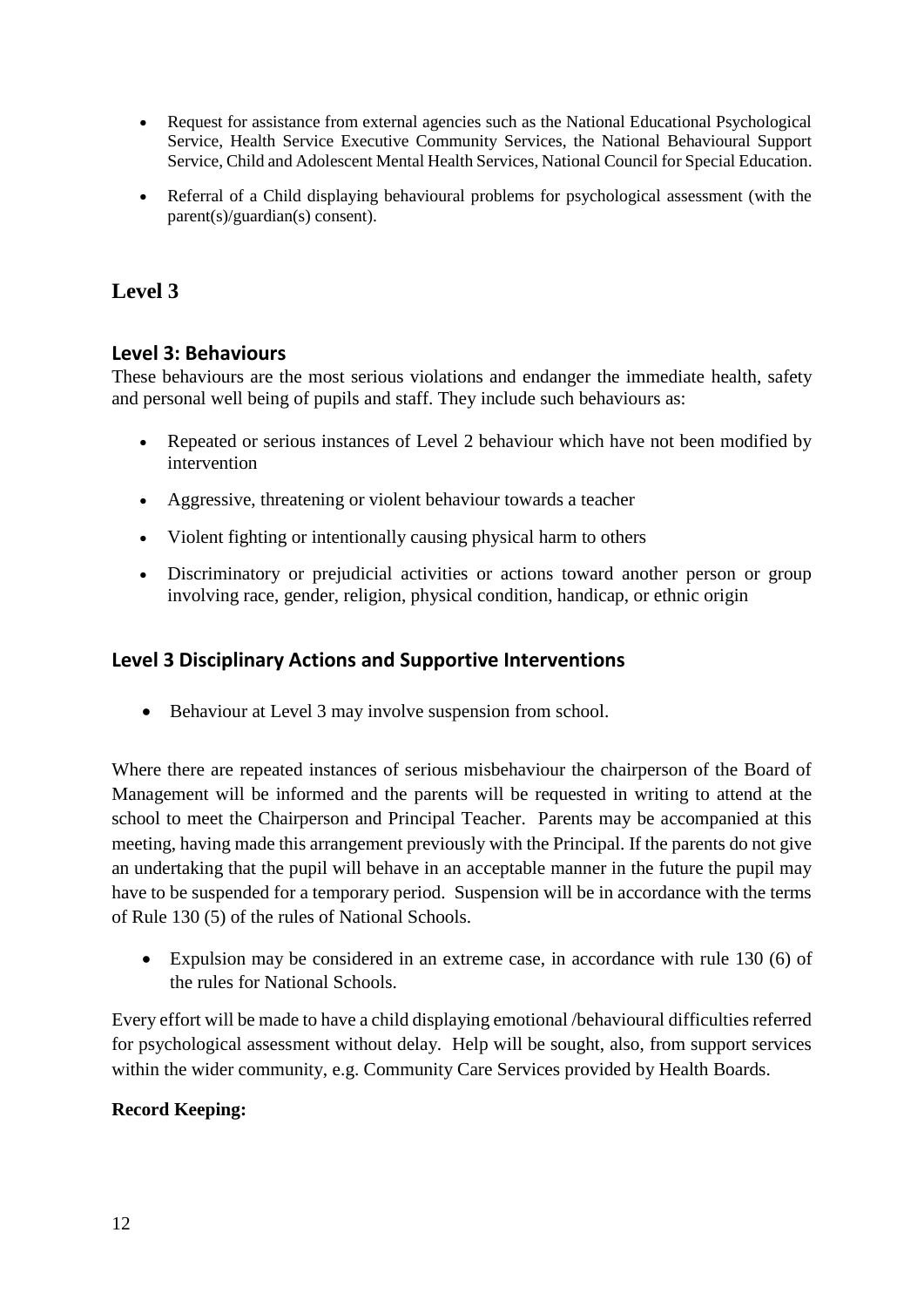Written records in relation to a pupil's behaviour are private and confidential. All such records are kept in accordance with the Data Protection Act 1988 and the Data Protection(Amendment) Act 2003 and GDPR (EU) 2016/679.

## **Procedures for dealing with Suspensions and Expulsions**

## **Suspension**

The Board of Management has a right to suspend or expel a child from school and any deliberations and decisions will be treated under Section 29 of the Education Act, 1998 and the *Education (Welfare) Act 2000,* Education (Miscellaneous Provisions) Act, 2007.

## **Definition of Suspension**

*requiring the student to absent himself/herself from the school for a specified, limited period of school days'*

Developing A Code of Behaviour: Guidelines for Schools, National Educational Welfare Board

## **Authority to suspend**

The Board of Management has formally delegated to the Principal Teacher the authority to impose an "Automatic Suspension" for named behaviours detailed in this policy. An Automatic Suspension may be for a period of one to three school days depending on the severity of the specific behaviour, in exceptional circumstances and with the approval of the Chairperson of the Board the suspension may be for a longer period but in any event will not exceed 5 school days.

The Board retains its authority to suspend a student in all other cases/circumstances.

## **Immediate Suspension and Automatic Suspension**

An "Immediate Suspension" will be deemed to be necessary where after a preliminary investigation the Principal reaches the determination that the continued presence of the pupil in the school at the time would represent a serious threat to the safety and wellbeing of pupils or staff of the school. An 'Immediate Suspension' may be for a period of one to three school days depending on the severity of the specific Behaviour, in exceptional circumstances and with the approval of the Chairperson of the Board the suspension may be for a longer period but in any event will not exceed 5 school days.

An "Automatic Suspension" is a suspension imposed for named behaviours. The Board of Management, having given due consideration to its duty of care as prescribed by Health & Safety Legislation, has determined that the following named behaviours will incur 'Automatic Suspension' as a sanction;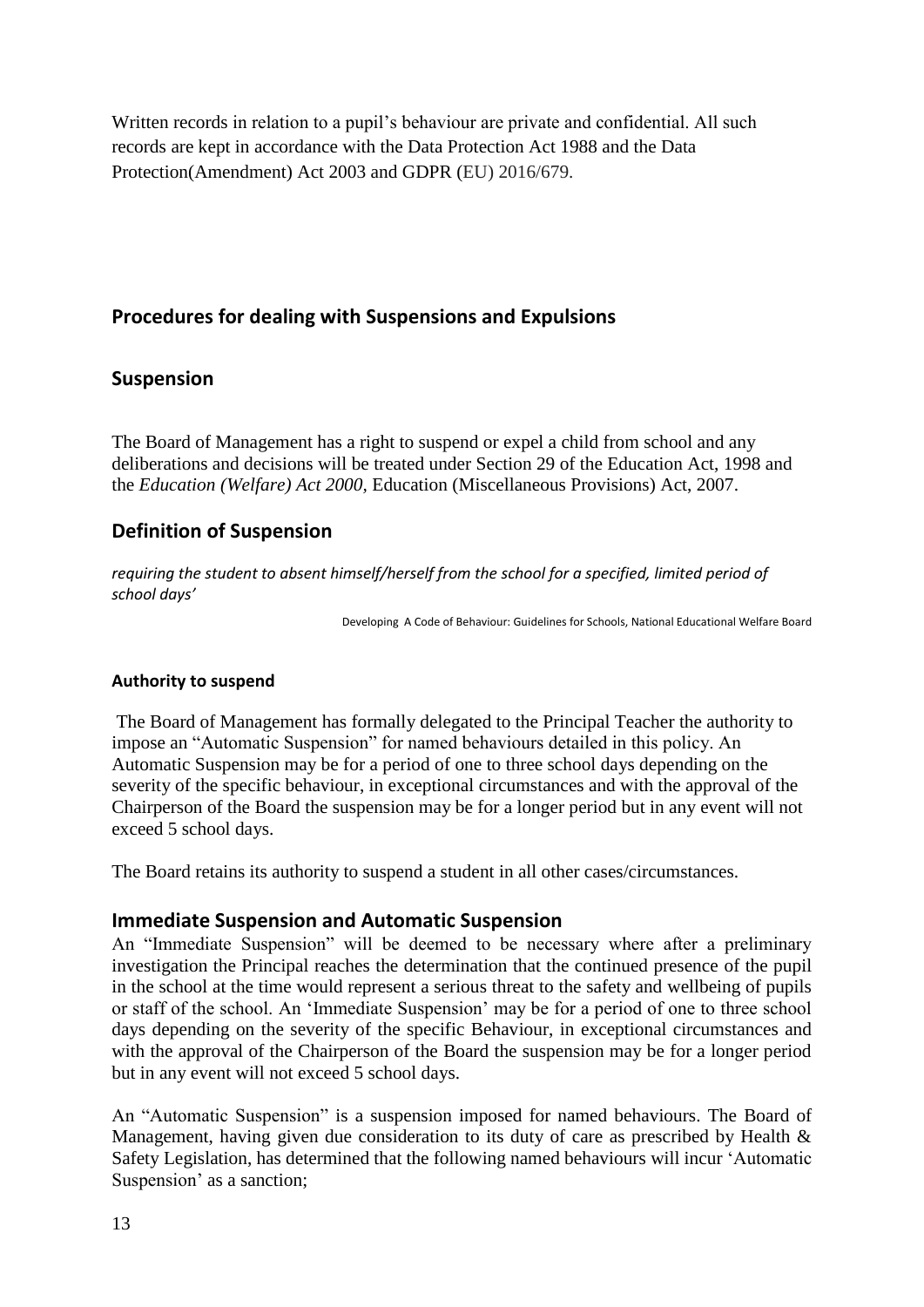Physical assault/violence resulting in bodily harm to a pupil or member of staff

or

Physical violence resulting in serious damage to school property

An Automatic Suspension may be for a period of one to three school days depending on the severity of the specific Behaviour. In exceptional circumstances and with the approval of the Chairperson of the Board the suspension may be for a longer period but in any event will not exceed 5 school days

Parent(s), guardian(s) will be informed of an Immediate or Automatic Suspension by telephone, and arrangements will be made with them for the pupil to be collected. In no circumstance will a student be sent home from school prior to his/her parent(s)/guardian(s) being notified. Formal written notification of the suspension will issue in due course, but no later than two school days after the imposition of the suspension. Such a notification will detail:

- The duration of the suspension
- The reasons for the suspension
- The arrangements for returning to school, including any commitments to be entered into by the pupil and the parent(s), guardian(s)

The Board of Management acknowledges that the decision to impose either an immediate or automatic suspension does not remove the duty to follow due process and fair procedures. In this regard, and following a formal investigation, to be completed no later than two school days after the incident the Board will invite the pupil and his/her parent(s), guardian(s) to a meeting with the chairperson and the principal to discuss:

- The circumstance surrounding the suspension
- Interventions to prevent a recurrence of such misconduct

The Board of Management acknowledges the fundamental importance of impartiality in the investigation and decision-making process. In this regard no person with a vested interest or personal involvement in the matter will be involved in the organisation or implementation of the investigation procedure, nor will such a person be involved in the decision-making process.

### **Procedures in respect of a suspension warning**

Where a preliminary assessment confirms serious misbehaviour that could warrant suspension, the Board of Management will initiate a formal investigation,

The following procedures will be observed:

The following information will be issued to the parent(s), guardian(s):

- 1. Details of the alleged misbehaviour, details of the impending investigation process, and notification that the allegation could result in suspension.
- 2. An invitation to a meeting, to be scheduled no later than five school days from the date of the letter, where parent(s), guardian(s) are provided with an opportunity to respond before a decision is made or a sanction imposed.

The Board acknowledges the fundamental importance of impartiality in the investigation and decision making process. In this regard, no person with a vested interest or personal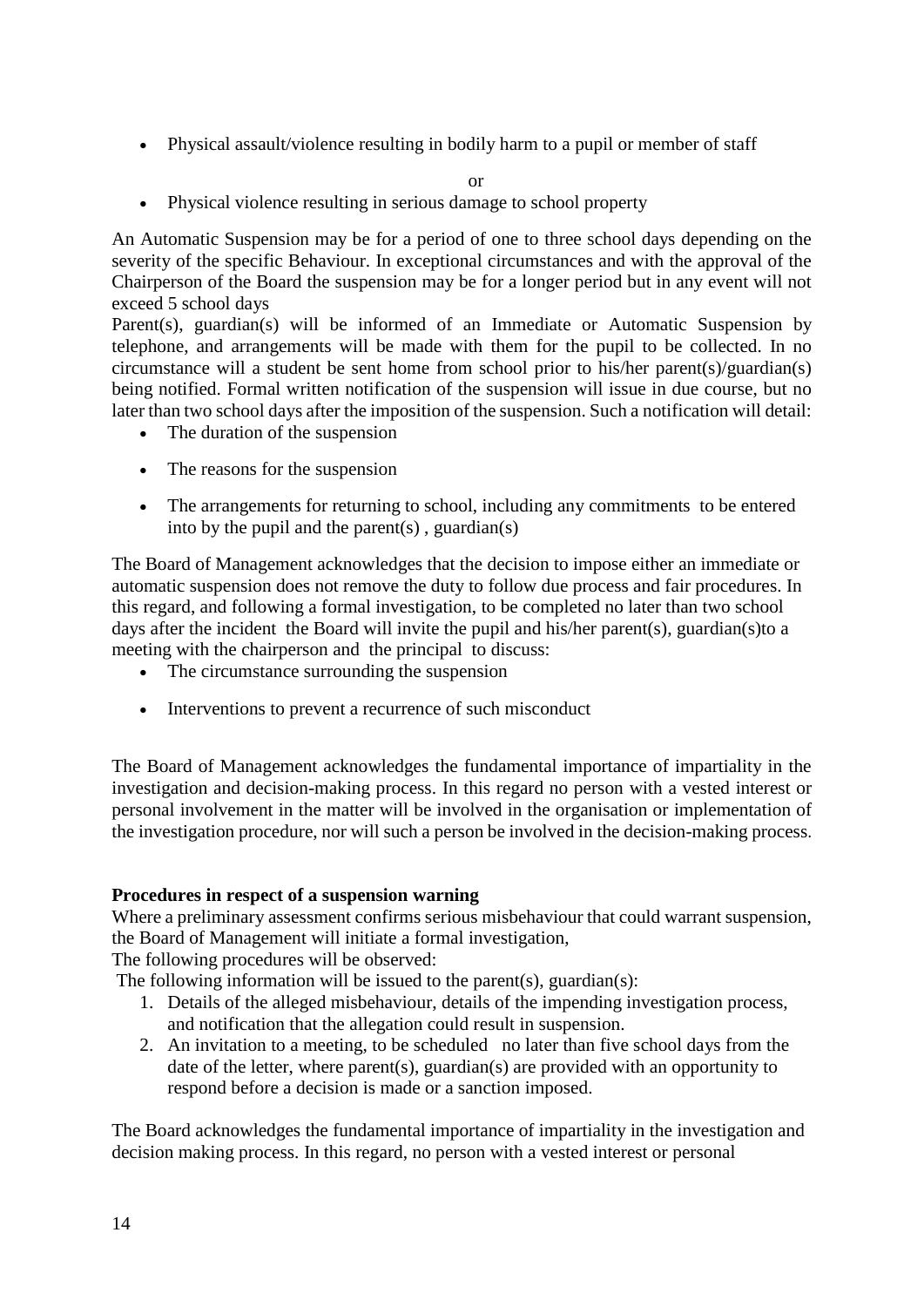involvement in the matter will be involved in the organisation or implementation of the investigation procedure, nor will such a person be involved in the decision making process.

Where a decision to suspend has been made the Chairperson of the Board of Management will provide written notification to the parent(s)/guardian(s) and the pupil of the decision. The letter will confirm:

- the duration of the suspension and the dates on which the suspension will begin and end
- the reasons for the suspension
- the arrangements for returning to school, including any commitments to be entered into by the pupil and the parent(s)/guardian(s)
- the provision for an appeal to the Board of Management.

Where a suspension brings the total number of days for which the pupil has been suspended in the current school year to twenty days the parent(s)/guardian(s) will be informed of their right to appeal to the Secretary General of the Department of Education and Skills under Section 29 or the Education Act 1998 and will be provided with information on the submission of such an appeal.

### **Grounds for removing a suspension**

A suspension may be removed if the Board of Management decides to remove the suspension for any reason or if the Secretary General of the Department of Education and Skills directs that it be removed following an appeal under section 29 of the *Education Act 1998*.

### **After the suspension ends**

A period of suspension will end on the date given in the letter of notification to the parents about the suspension.

### **Re-integrating the student**

The school should have a plan to help the student to take responsibility for catching up on work missed. This plan will help to avoid the possibility that suspension starts or amplifies a cycle of academic failure. Successful re-integration goes beyond academic work. A suspended student may feel angry or resentful about their suspension, and these feelings can trigger problems with reintegration which, in turn, may lead to further problem behaviour. Where possible, the school should arrange for a member of staff to provide support to the student during the re-integration process.

### **Clean slate**

When any sanction, including suspension, is completed, a student should be given the opportunity and support for a fresh start. Although a record is kept of the behaviour and any sanction imposed, once the sanction has been completed, the school should expect the same behaviour of this student as of all other students.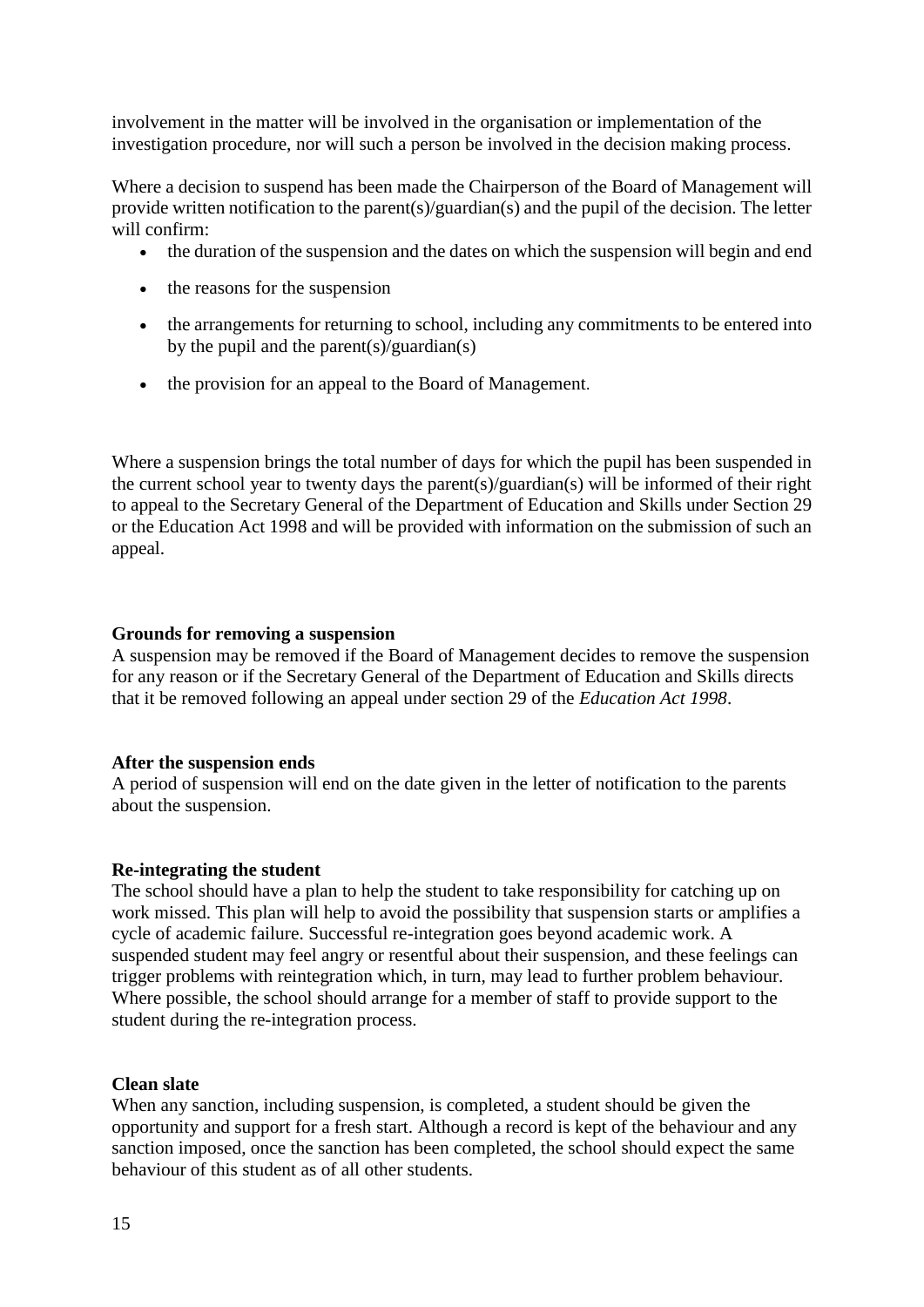### **Records and reports**

### **Records of investigation and decision-making**

Formal written records should be kept of:

- the investigation (including notes of all interviews held)
- the decision-making process
- the decision and the rationale for the decision
- the duration of the suspension and any conditions attached to the suspension.

### **Report to the Board of Management**

The Principal should report all suspensions to the Board of Management, with the reasons for and the duration of each suspension.

#### **Report to NEWB**

The Principal is required to report suspensions in accordance with the NEWB reporting guidelines (*Education (Welfare) Act, 2000*, section 21(4)(a)).

The Board of Management should review the use of suspension in the school at regular intervals to ensure that its use is consistent with school policies, that patterns of use are examined to identify factors that may be influencing behaviour in the school and to ensure that use of suspension is appropriate and effective.

# **Expulsion**

### **Definition of Expulsion**

*'A student is expelled from a school when a Board of Management makes a decision to permanently exclude him or her from the school, having complied with the provisions of section 24 of the Education (Welfare) Act 2000.'*

Developing A Code of Behaviour: Guidelines for Schools, National Educational Welfare Board

## **Authority to Expel**

The authority to expel a pupil is reserved by the Board of Management

#### **Grounds for expulsion.**

A proposal to expel a student requires serious grounds such as that:

• the student's behaviour is a persistent cause of significant disruption to the learning of others or to the teaching process

• the student's continued presence in the school constitutes a real and significant threat to safety

• the student is responsible for serious damage to property.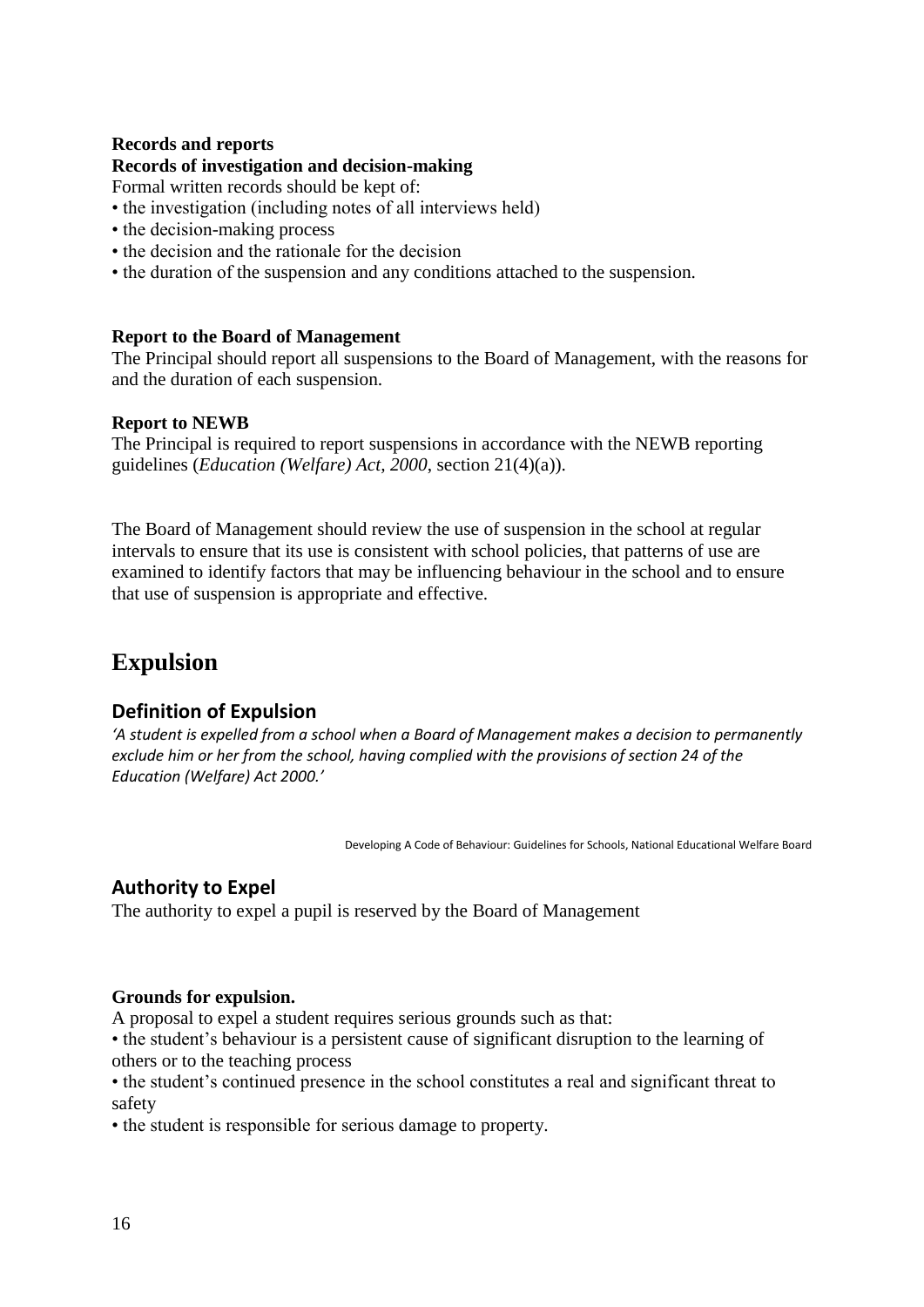The grounds for expulsion may be similar to the grounds for suspension. In addition to factors such as the degree of seriousness and the persistence of the behaviour, a key difference is that, where expulsion is considered, school authorities have tried a series of other interventions, and believe they have exhausted all possibilities for changing the student's behaviour.

## **Expulsion for a first offence**

There may be exceptional circumstances where the Board of Management forms the opinion that a student should be expelled for a first offence. The kinds of behaviour that might result in a proposal to expel on the basis of a single breach of the code could include:

- a serious threat of violence against another student or member of staff
- actual violence or physical assault
- supplying illegal drugs to other students in the school
- sexual assault.

## **Procedures in respect of Expulsion**

Where a preliminary assessment of the facts confirms serious misbehaviour that could warrant expulsion the following procedures will apply:

- (a) A Detailed investigation will be carried out under the direction of the Principal As part of the investigation the following information will issue to parent(s)/guardian(s);
	- i. details of the alleged misbehaviour, details of the impending investigation process, and notification that the allegation could result in expulsion.
	- ii. An invitation to a meeting, to be scheduled no later than 5 school days from the date of the letter, where parent(s)/guardian(s) are provided with an opportunity to respond
- (b) The Principal will make a recommendation to the Board of Management.

Where the Principal forms a view, based on the investigation of the alleged misbehaviour, that expulsion may be warranted, the Principal makes a recommendation to the Board of Management to consider expulsion.

In this event the Principal will:

- i. inform the parent(s)/guardian(s) that the Board of Management is being asked to consider expulsion
- ii. ensure that parent(s)/guardians have records of: the allegations against the student; the investigation; and written notice of the grounds on which the Board of Management is being asked to consider expulsion
- iii. provide the Board of Management with the same comprehensive records as are given to parent(s)/guardian(s)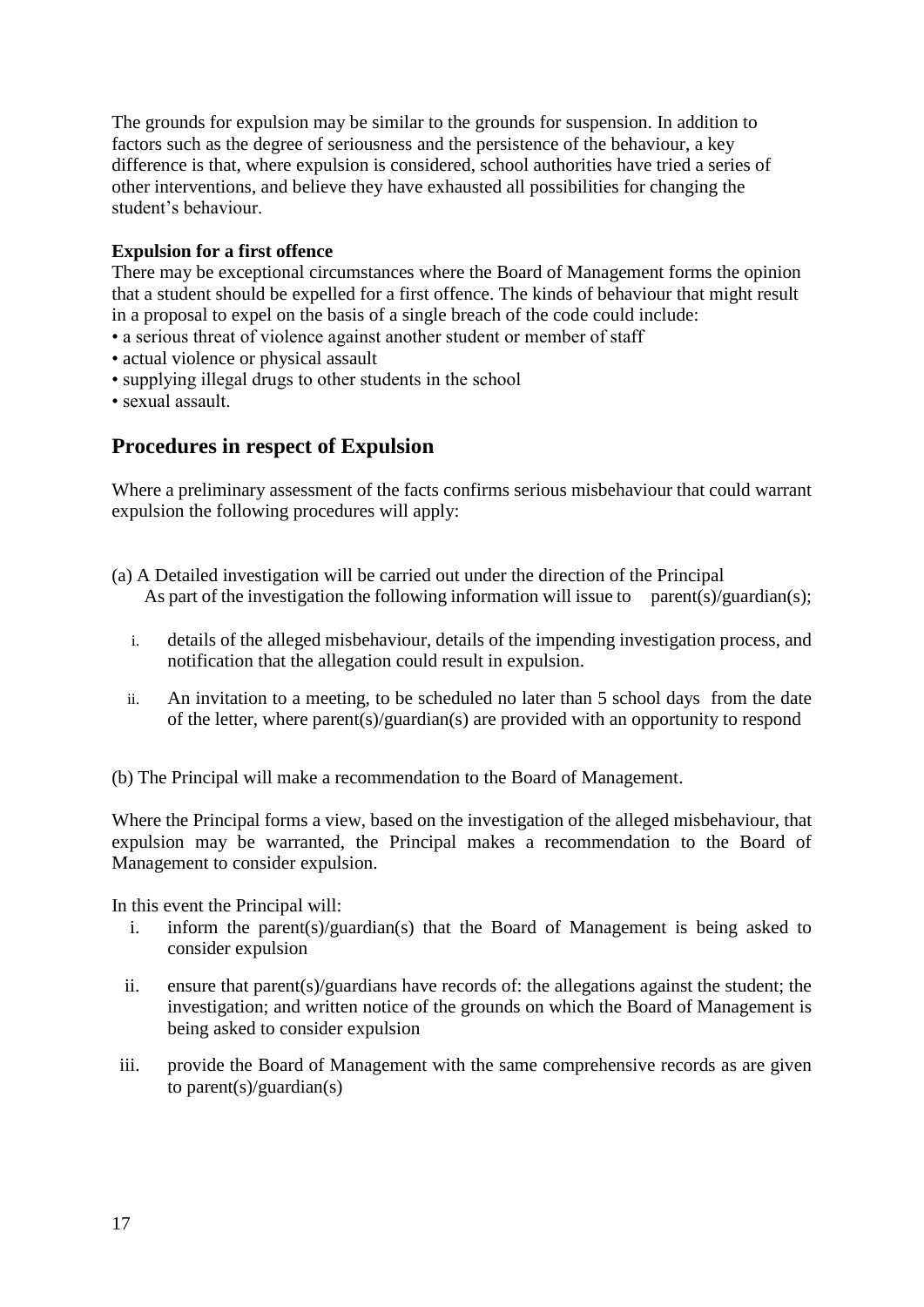(c) Consideration by the Board of Management of the Principal's Recommendations & the holding of a hearing

If having considered the Principal's report, the Board of Management decides to consider expelling a student a hearing will be scheduled.

The parent(s)/guardian(s) will be notified in writing

- i. as to the date, location and time of the hearing
- ii. of their right to make a written and oral submission to the Board of Management
- iii. that they may if they so choose be accompanied at the hearing

The Board of Management undertakes that the timing of such written notification will ensure that parent(s)/guardian(s) have enough notice to allow them to prepare for the hearing.

In respect of the expulsion hearing the Board gives an undertaking that;

- i. the meeting will be properly conducted in accordance with Board procedures
- ii. the principal and parent(s)/guardian(s) will present their case to the Board in each other's presence
- iii. each party will be given the opportunity to directly question the evidence of the other party
- iv. the parent(s)/guardian(s) may make a case for a lesser sanction if they so choose

(d) Board of Management Deliberations & Actions following the hearing Where the Board of Management, having considered all the facts of the case, is of the opinion that the pupil should be expelled the Board

- i. Will notify the Educational Welfare Officer in writing by registered post of its opinion, and the reasons for this opinion.
- ii. Will not expel the student before the passage of 20 school days from the date on which the Educational Welfare Officer receives this written notification
- iii. Will in writing notify the parent(s)/guardian(s) of their decision and inform them that the Educational Welfare Officer is being contacted
- iv. Will be represented at the consultation to be organized by the Educational Welfare **Officer**
- v. Will suspend the student, if it is deemed likely that the continued presence of the student during this time will seriously disrupt the learning of others, or represent a threat to the safety of other pupils or staff.
- (e) Confirmation of the Decision to expel